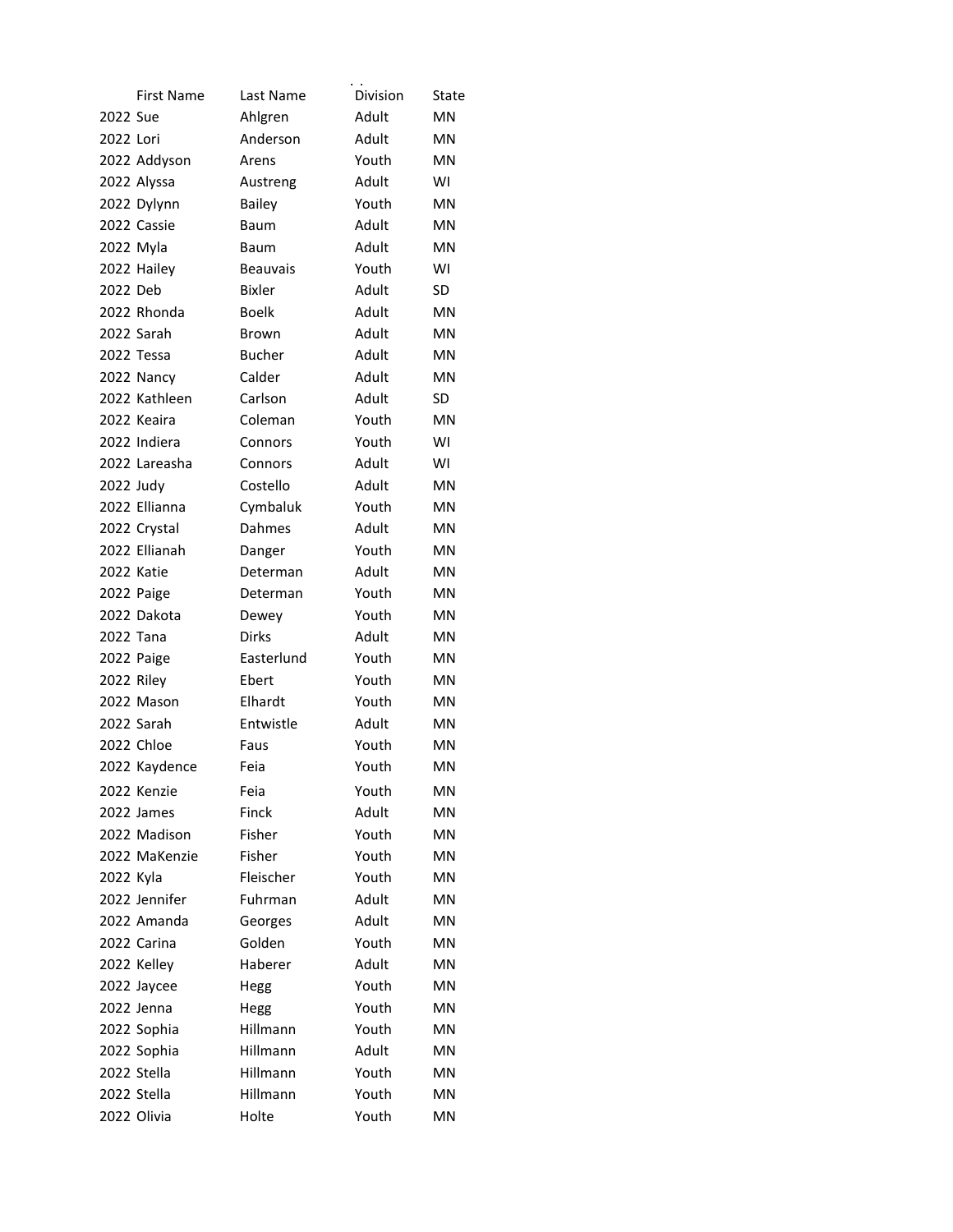|            | 2022 Stacy     | Jacques       | Adult | MN        |
|------------|----------------|---------------|-------|-----------|
|            | 2022 Ashley    | Jannsen       | Adult | MN        |
|            | 2022 Jennifer  | Janson        | Adult | <b>MN</b> |
|            | 2022 Amelia    | Johnson       | Adult | <b>MN</b> |
|            | 2022 Rayna     | Klejeski      | Youth | <b>MN</b> |
|            | 2022 Riata     | Klejeski      | Youth | <b>MN</b> |
|            | 2022 Susie     | Kletscher     | Adult | ΜN        |
|            | 2022 Carly     | Klimak        | Youth | <b>MN</b> |
|            | 2022 Kelby     | Knox          | Youth | <b>MN</b> |
|            | 2022 Sophie    | Kodet         | Youth | <b>MN</b> |
|            | 2022 Carrie    | Kriel         | Adult | <b>MN</b> |
|            | 2022 Isabella  | Laleman       | Youth | <b>MN</b> |
|            | 2022 Jessica   | Laleman       | Adult | <b>MN</b> |
|            | 2022 Brandi    | Lashinski     | Adult | MN        |
|            | 2022 Miranda   | Latour        | Youth | MN        |
|            | 2022 Belinda   | Lee           | Adult | ΜN        |
|            | 2022 Darrin    | Lee           | Adult | <b>MN</b> |
| 2022 Jacie |                | Lee           | Youth | MN        |
|            | 2022 Jaiden    | Lee           | Youth | <b>MN</b> |
|            | 2022 Hadley    | Mack          | Youth | <b>MN</b> |
| 2022 Lilly |                | Mankie        | Adult | <b>MN</b> |
|            | 2022 Paula     | McCollum      | Adult | <b>SD</b> |
|            | 2022 Trisha    | Nepsha        | Adult | <b>MN</b> |
|            | 2022 Naomi     | Neuman        | Youth | WI        |
|            | 2022 Kamryn    | Nissen        | Youth | ND        |
| 2022 Kylie |                | Nissen        | Adult | ND        |
|            | 2022 Nacosja   | Nornberg      | Adult | <b>MN</b> |
| 2022 Ava   |                | Novak         | Youth | <b>MN</b> |
|            | 2022 Laramie   | <b>Nutter</b> | Youth | SD        |
|            | 2022 Kristina  | Orth          | Adult | <b>MN</b> |
| 2022 Ava   |                | Perrault      | Youth | <b>ND</b> |
|            | 2022 Stacie    | Peterson      | Adult | <b>MN</b> |
|            | 2022 Palynn    | Phillips      | Youth | WI        |
|            | 2022 Tasha     | Phillips      | Adult | WI        |
|            | 2022 Brooke    | Pierson       | Adult | <b>MN</b> |
|            | 2022 Hanna     | Rasmussen     | Adult | ΜN        |
|            | 2022 Sondra    | Rayer         | Adult | <b>MN</b> |
|            | 2022 Wheeler   | Rein          | Youth | WI        |
|            | 2022 Kathleen  | Rittenour     | Adult | MN        |
|            | 2022 Maddy     | Ritter        | Youth | ΜN        |
| 2022 Lily  |                | Roemmich      | Youth | <b>MN</b> |
|            | 2022 Kaydence  | Saxton        | Youth | ΜN        |
|            | 2022 Tanya     | Schmitz       | Adult | <b>MN</b> |
|            | 2022 Audrianna | Schneider     | Youth | MN        |
|            | 2022 Jennifer  | Schneider     | Adult | MN        |
|            | 2022 Sydni     | Schroeder     | Youth | ΜN        |
|            | 2022 Brooke    | Schubert      | Adult | ΜN        |
|            | 2022 Alisha    | Scofield      | Adult | ΜN        |
|            |                |               |       |           |